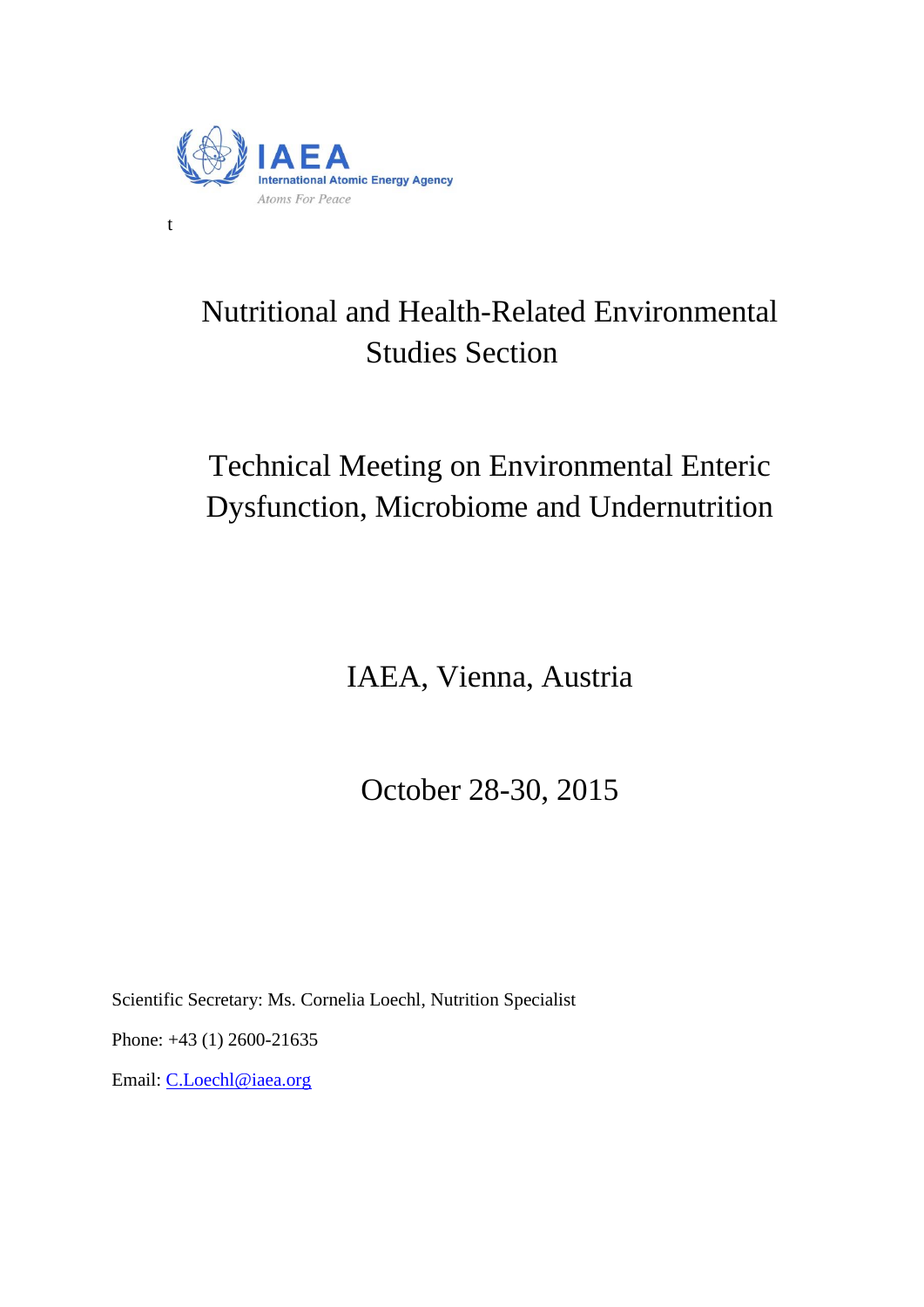Despite progress made to date, a large proportion of the population in low- and middle-income countries (LMICs) still live in environments characterized by poor water, sanitation and hygiene (WASH) conditions. According to the WHO and UNICEF, an estimated 2.5 billion people remain without access to improved sanitation facilities  $(2015)^1$ . In addition, many LMICs continue to struggle with a high burden of undernutrition, demonstrated by the nearly 805 million undernourished people worldwide, the vast majority of which live in LMICs (2012-2014)<sup>2</sup>. Environmental enteric dysfunction (EED), a subclinical inflammatory disorder of the gut, is also highly common among impoverished inhabitants of environments with poor sanitation and hygiene, such as those often found in LMICs, and has gained increasing interest as a key pathway linking unsanitary living conditions with different forms of undernutrition (stunting, wasting, underweight, etc.)<sup>3-10</sup>. It is hypothesized that the failure of health interventions, specifically targeting malnutrition in LMICs, can be directly attributed to  $EED<sup>11</sup>$ . Likewise, oral vaccines have been observed as being less immunogenic in children from LMICs suggesting that EED may cause altered mucosal immunity in these children $11$ .

EED is the result of recurring infection in the small intestine via the faecal-oral ingestion route. Constant exposure to commensal and/or pathogenic bacteria in the small intestine induce inflammatory processes, partial villous atrophy, and crypt hyperplasia through a T-cell mediated process, resulting in increased intestinal permeability, decreased nutrient absorption, bacterial translocation, and innate and acquired immune system activation $12$ . However, individuals affected typically remain asymptomatic – rarely having overt gastrointestinal symptoms or diarrhoea<sup>11</sup>. These EED-related histological changes of the gut, though, result in harmful health effects including malabsorption and ineffective utilisation of nutrients, as well as a blunted innate immune response, potentially leading to oral vaccine failure and increased susceptibility to infection<sup>11</sup>. One of the most significant impacts of EED may be on undernutrition and potentially growth faltering in children<sup>5</sup>. Moreover, EED potentially contributes to poor response to nutrition therapy<sup>11</sup>. This may ultimately increase child morbidity and mortality, reduce cognitive development, and reduce adult economic productivity.

Multiple studies are underway to explore the complex relationship between WASH, EED, and child malnutrition, health and development<sup>13-15</sup>. While this condition is still poorly understood, there is a growing body of evidence that suggests the intermediate biological mechanisms of undernutrition and EED are interrelated in a complex manner – acting both synergistically and as part of a feedback system. A chronically damaged and inflamed gut may increase the likelihood of developing a bodily predisposition to becoming undernourished through several pathways; while being undernourished further compromises healthy intestinal lining, thus increasing susceptibility to additional infection. Chronic inflammation, a symptom of EED, has been associated with altered absorption and ineffective utilisation of micronutrients and macronutrients. Likewise, repetitive infection causing chronic immune activation may result in absorbed nutrients (e.g. amino acids) being diverted towards inflammatory processes instead of being used as building blocks or for serving their metabolic functions<sup>16</sup>.

Furthermore, malabsorption may lead to perturbed micronutrient homeostasis, as in the case of iron<sup>17</sup>, which can result in anaemia and suboptimal organ development in children. Iron deficiency can also disturb intestinal permeability in children<sup>18</sup>. Vitamin A and zinc are crucial for maintaining optimal gut health in early life<sup>19</sup>, and may be influential to preventing and treating EED. Vitamin A preserves gut integrity and is associated with increased permeability of the mucosal lining and increased susceptibility to enteric infection under deficient conditions<sup>20-23</sup>. Fluctuations in zinc homeostasis may develop when reduced absorptive capacity, resulting from damaged intestinal mucosa, occurs due to  $EED^{24,25}$ . This zinc imbalance both further exacerbates intestinal abnormalities and perpetuates EED through several pathways, including higher susceptibility to enteric infections, disturbed barrier function, and the onset of chronic systemic inflammation<sup>26</sup>.

The gut microbiome is subject to a growing trend in scientific interest – it plays vital physiological, immunological, and nutritional/metabolic roles in humans, and has been recognised as one of the primary mediators in several pathological conditions including EED<sup>27</sup>. Small intestine bacterial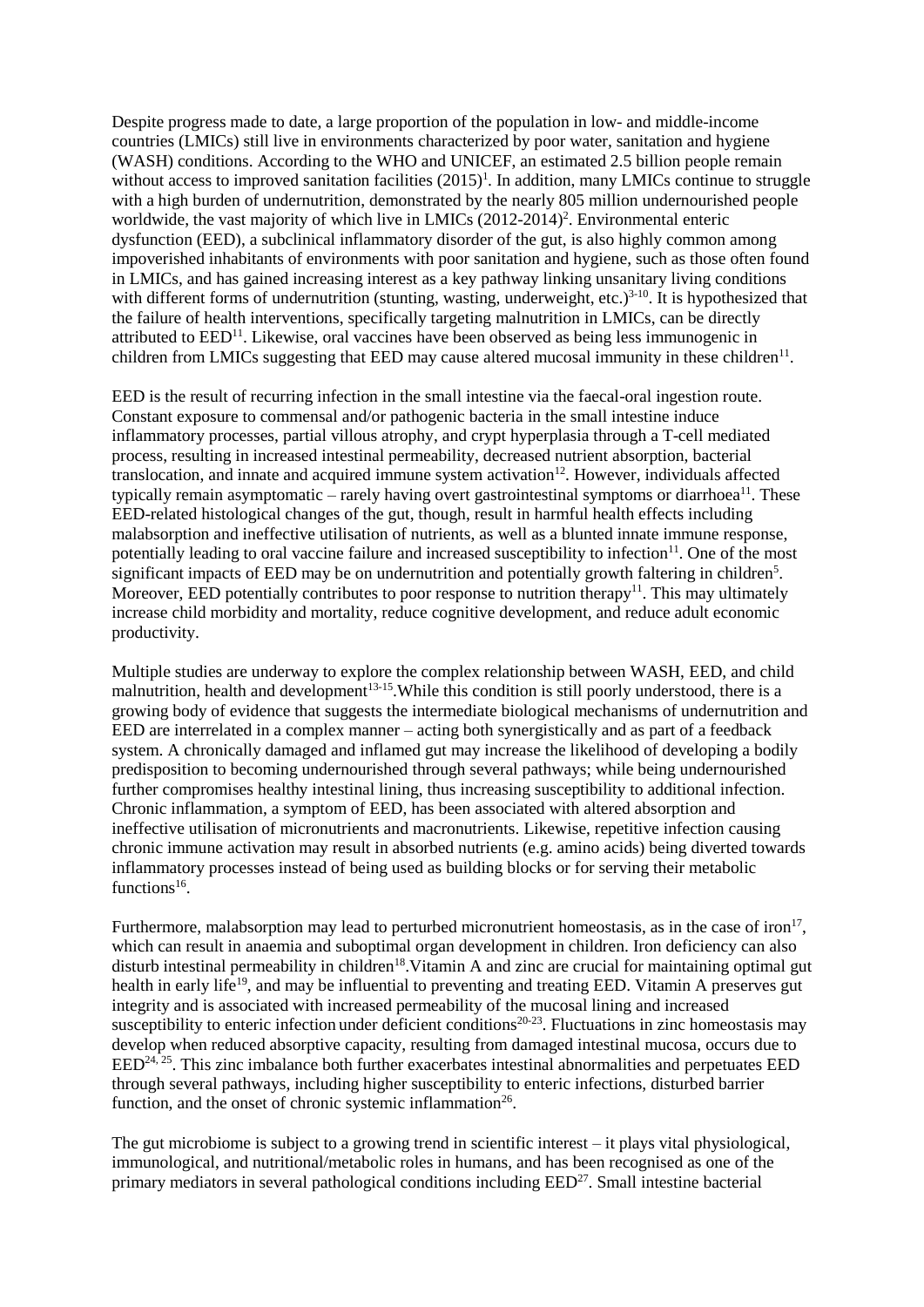overgrowth (SIBO), a disorder marked by symptoms including diarrhoea, malnutrition, weight loss and malabsorption, is associated with nutritional deficiencies and should be considered as an additional component to EED linking unsanitary living conditions to child undernutrition and growth faltering<sup>28,29</sup>. Numerous studies have revealed that specific relationships exist between the gut microbiome and both human metabolism and body composition in healthy individuals, but their relevance to individuals with EED warrants further investigation<sup>30</sup>. Indeed, children diagnosed with inflammatory intestinal disorders – similar to EED - have altered body composition (the relative amounts of fat and lean tissue) and show a decrease in lean tissue, which can persist over time<sup>31</sup>. Also, in stunted children, often suffering from EED, a greater accumulation of body fat and a lower gain in lean mass was observed<sup>32</sup>.

A clear gold standard for diagnosis of EED is not yet defined. The most widely used surrogate marker for epithelial integrity is the lactulose: mannitol test, in which the subject is given an oral solution containing lactulose and mannitol. Several serum and faecal biomarkers have been studied as indicators of intestinal inflammation with a few having only been studied in populations at risk for  $EED<sup>11</sup>$ . In this regard, more research is needed to assess potential biomarkers for the diagnosis of EED.

Considering the bidirectional relationship between EED and undernutrition, holistic and targeted nutrition interventions (prevention and treatment) are needed to concurrently mitigate the histological and functional changes associated with EED while correcting for nutritional deficiencies<sup>33</sup>. Improving WASH conditions and knowledge, attitudes, and practices (KAPs) is undoubtedly of great importance when trying to restore intestinal functionality. However, solely improving WASH conditions and KAPs is not sufficient to combat EED or mitigate subsequent child growth faltering, as demonstrated in Nepal<sup>34</sup>. Vitamin and mineral supplementation should be considered as a viable intervention as multiple studies have shown that iron, vitamin A, and zinc supplementation – given individually (vitamin A, zinc) or in combination (iron, vitamin and zinc) – ameliorate intestinal morphology, decrease intestinal permeability, improve gut functionality, and promote linear growth <sup>20,21, 27, 35, 36</sup>. However, nutritional status and intakes of specific micronutrients may also influence the gut microbiome. It appears that an increase in unabsorbed dietary iron through fortification or supplementation could modify the colonic microbiota equilibrium and favour growth of pathogenic strains over beneficial 'barrier' strains. Additionally, studies have revealed that providing micronutrient powders with iron to weaning infants adversely affects the gut microbiome, increasing pathogen abundance and causing intestinal inflammation<sup>42-48</sup>.

The goal of the International Atomic Energy Agency (IAEA) is to enhance the capabilities of Member States to address needs related to the management of all forms of malnutrition. The IAEA contributes towards the global health nutrition agenda by promoting the use of stable isotope techniques in developing and evaluating nutrition interventions, which are more accurate and sensitive than conventional techniques, safe to use across all ages, and can be used in a community setting. Supporting the use of stable isotope techniques to assess the bioavailability of micronutrients – including iron and zinc – from foods and assessing an individuals' vitamin A status could provide Member States with the necessary evidence to design or improve the management of EED and undernutrition, especially as micronutrients have been demonstrated as having a function in both exacerbating (deficiency) and treating (adequate intake) EED. Stable isotope techniques have, in fact, already been identified by an expert group as the method of choice for evaluating the role of zinc nutrition in EED vulnerable children<sup>37</sup>. Furthermore, these techniques were recognized as a potent tool in investigating micronutrient absorption in children with EED, and as such, they were included in the report of the Second World Congress of Pediatric Gastroenterology, Hepatology and Nutrition<sup>41</sup>. Stable isotopes can also be used to assess body composition (deuterium dilution technique), which could be crucial in investigating the impact EED has on the quality of growth in early life. There is also emerging evidence that demonstrates the potential use of breath tests with <sup>13</sup>Clabelled sugars (sucrose and glucose) as a novel, non-invasive biomarker of gut integrity and absorptive capacity to diagnose children with EED and detect  $SHBO^{38,39}$ . Stable isotopes can also be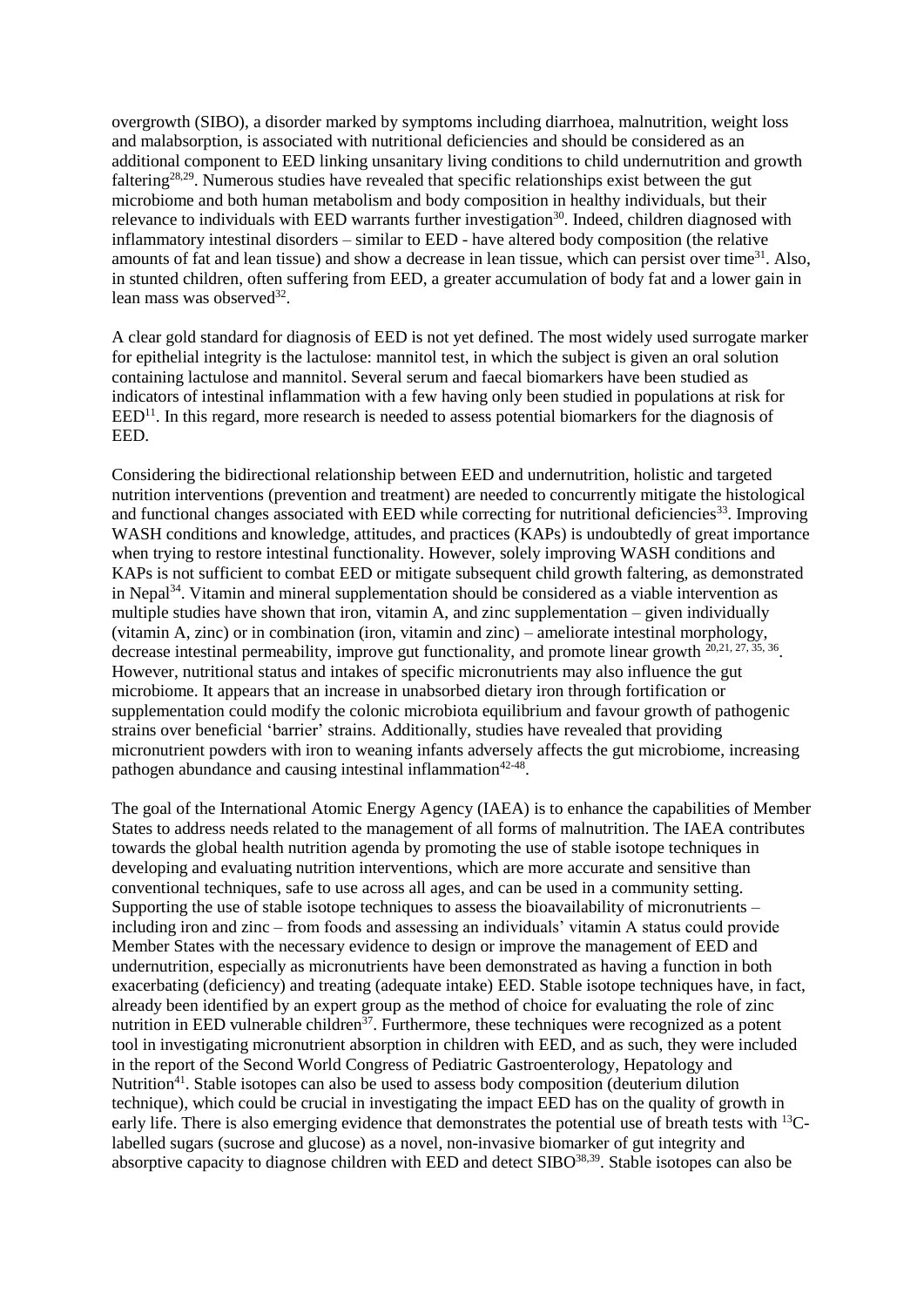effectively used to measure the metabolic activity of the gut microbiome, which could contribute towards revealing the microbiome's influence on EED and undernutrition<sup>40</sup>.

Keeping in mind the promising role of stable isotope techniques to contribute to a better understanding of the relationships between EED, the microbiome and undernutrition, the IAEA plans to organize a Technical Meeting to discuss the multifaceted and interrelated challenges and research gaps in the area of EED.

## **Meeting Objectives**

This technical meeting will take place over the course of three days, 28-30 October 2015, and bring together experts working in the field of EED and experts knowledgeable in the application of stable isotope techniques in nutrition. The meeting will have the following objectives:

- Discuss current knowledge and gaps on the causes and consequences of EED
- Share experiences related to the implementation and evaluation of programmes to prevent and treat EED in infants, children, and adults
- Discuss technical issues and strategies related to the management of EED and undernutrition, including tests for diagnosis
- Identify knowledge gaps in the field of EED where the IAEA can add value by supporting the use of stable isotope techniques

### **List of Topics**

- Interactions between EED and undernutrition
- Nutrition interventions in children and adults suffering from EED and undernutrition
- Effects of EED on growth, body composition and functional outcomes
- Application of novel, low-cost, non-invasive methods of diagnosis of inflammation, permeability and SIBO with a focus on stable isotope techniques
- Contribution of stable isotope techniques to assess absorption of micronutrients (zinc, iron, and vitamin A) in the context of EED

### **Expected outcome**

The outcome of the Technical Meeting will be recommendations that identify the role of the IAEA in the global effort to address EED and undernutrition through the application of stable isotope techniques.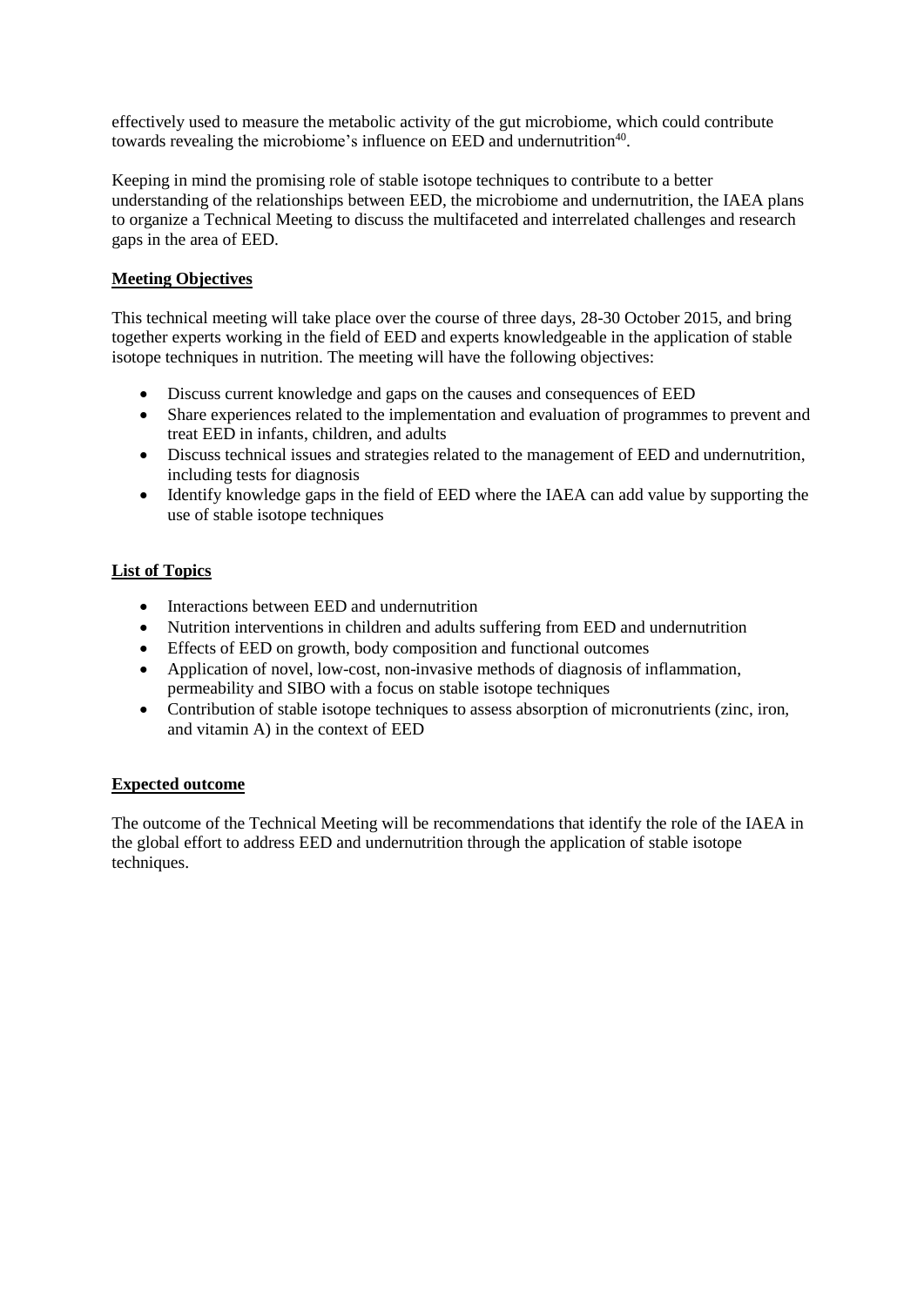### **References**

- 1. UNICEF. Water, Sanitation, and Hygiene (WASH) Press centre. [\(http://www.unicef.org/media/media\\_45481.html\)](http://www.unicef.org/media/media_45481.html)
- 2. FAO, IFAD, WFP. The State of Food Insecurity in the World 2014. [\(http://www.fao.org/publications/sofi/en/\)](http://www.fao.org/publications/sofi/en/)
- 3. Humphrey JH. (2009). Child undernutrition, tropical enteropathy, toilets, and handwashing. Lancet 374:1032-35.
- 4. Lin A, Arnold BF, Afreen S, Goto R, Nurul Huda TM, Haque R, Raqib R, Unicomb L, Ahmed T, Colford Jr JM, Luby SP. (2013). Household environmental conditions are associated with enteropathy and impaired growth in rural Bangladesh. Am J Trop Med Hyg 89(1):1230-7.
- 5. Campbell DI, Lunn PG, Elia M. (2002). Age-related association of small intestinal mucosal enteropathy with nutritional status in rural Gambian children. Br J Nutr 88:499-505.
- 6. Lunn PG, Northrop-Clewes CA, Downes RM. (1991). Intestinal permeability, mucosal injury, and growth faltering in Gambian infants. Lancet 338:907-910.
- 7. Keusch GT, Rosenberg IH, Denno DM, Duggan C, Guerrant RL, Lavery JV, Tarr PI, Ward HD, Black RE, Nataro JP, Ryan ET, Bhutta ZA, Coovadia H, Lima A, Ramakrishna B, Zaidi AKM, Hay Burgess DC, Brewer T. (2013). Implications of acquired environmental enteric dysfunction for growth and stunting in infants and children living in low- and middle-income countries. FNB 34(3):357-63.
- 8. Hossain MI, Nahar B, Hamadani JD, Ahmed T, Roy AK, Brown KH. (2010). Intestinal mucosal permeability of severely underweight and nonmalnourished Bangladeshi children and effects of nutritional rehabilitation. J Pediatr Gastroenterol Nutr 51:638-44.
- 9. Brewster DR, Manary MJ, Menzies IS, O'Loughlin EV, Henry RL. (1997). Intestinal permeability in Kwashiorkor. Arch Dis Child 76(3):236-41.
- 10. Jones KDJ, Huenten-Kirsch B, Laving AMR, Munyi CW, Ngari M, Mikusa J, Mulongo MM, Odera D, Nassir HS, Timbwa M, Owino M, Fegan G, Murch SH, Sullivan PB, Warner JO, Berkley JA. (2014). Mesalazine in the initial management of severely acutely malnourished children with environmental enteric dysfunction: a pilot randomized controlled trial. BMC Medicine 12:133.
- 11. Korpe PS, Petri WA. (2012). Environmental Enteropathy: Critical implications of a poorly understood condition. Trends Mol Med 18(6):328-36.
- 12. Ramakrishna BS, Venkataraman S, Mukhopadhya A. (2006). Tropical malabsorption. Postgrad Med J 82:779-87.
- 13. MAL-ED. The Interactions of Malnutrition & Enteric Infections: Consequences for Child Health and Development. [\(http://mal-ed.fnih.org/\)](http://mal-ed.fnih.org/)
- 14. WASH Benefits Study: Bangladesh and Kenya. [\(http://www.washbenefits.net/\)](http://www.washbenefits.net/)
- 15. SHINE: Sanitation, Hygiene, Infant Nutrition Efficacy Project.
- [\(http://clinicaltrials.gov/show/NCT01824940\)](http://clinicaltrials.gov/show/NCT01824940)
- 16. Gautron L, Sophie L. (2009). Neurobiology of inflammation-associated anorexia. Front Neurosci 3:59.
- 17. Weiss G, Goodnough LT. (2005). Anemia of chronic disease. N Engl J Med 352:1011-1023.
- 18. Berant M, Khourie M, Menzies IS. (1992). Effect of iron deficiency on small intestinal permeability in infants and young children. J Pediatr Gastroenterol Nutr 14(1):17-20.
- 19. Ziegler TR, Evans ME, Fernandez-Estivariz C, Jones DP. (2003). Trophic and cytoprotective nutrition for intestinal adaptation, mucosal repair, and barrier function. Annu Rev Nutr 23:229-61.
- 20. Thurnham DI, Northrop-Clewes CA, McCollough FS, Das BS, Lunn PG. (2000). Innate immunity, gut integrity, and vitamin A in Gambian and Indian infants. J Infect Dis 182(1):23-8.
- 21. Chen P, Soares M, Lima AA, Gamble MV,Schorling JB, Conway M, Barrett LJ, Blaner WS, Guerrant RL. (2003). Association of vitamin A and zinc status with altered intestinal permeability: analyses of cohort data from northeastern Brazil. J Health Popul Nutr 21(4):309-15.
- 22. Curtale F, Pokhrel RP, Tilden RL, Higashi G. (1995). Intestinal helminths and xerophtalmia in Nepal. A case control study. J Trop Pediatr 41:334-337.
- 23. Sommer A, Tarwotjo I, Katz J. (1987). Increased risk of xerophtalmia following diarrhea and respiratory disease. Am J Clin Nutr 45:977-980.
- 24. Manary MJ, Hotz C, Krebs NF, Gibson RS, Westcott JE, Broadhead RL, Hambidge KM. (2002). Zinc homeostasis in Malawian children consuming a high-phytate, maize-based diet. Am J Clin Nutr 75:1057-61.
- 25. Manary MJ, Abrams MS, Griffin IJ, Quimper MM, Shulman RJ, Hamzo MG, Chen Z, Maleta K, Manary MJ. (2010). Perturbed zinc homeostasis in rural 3-5-y-old Malawian children is associated with abnormalities in intestinal permeability attributed to tropical enteropathy. Pediatr Res 67:671-5.
- 26. Lindenmayer GW, Stoltzfus RJ, Prendergast AJ. (2014). Interactions between zinc deficiency and environmental enteropathy in developing countries. Adv Nutr 5:1-6.